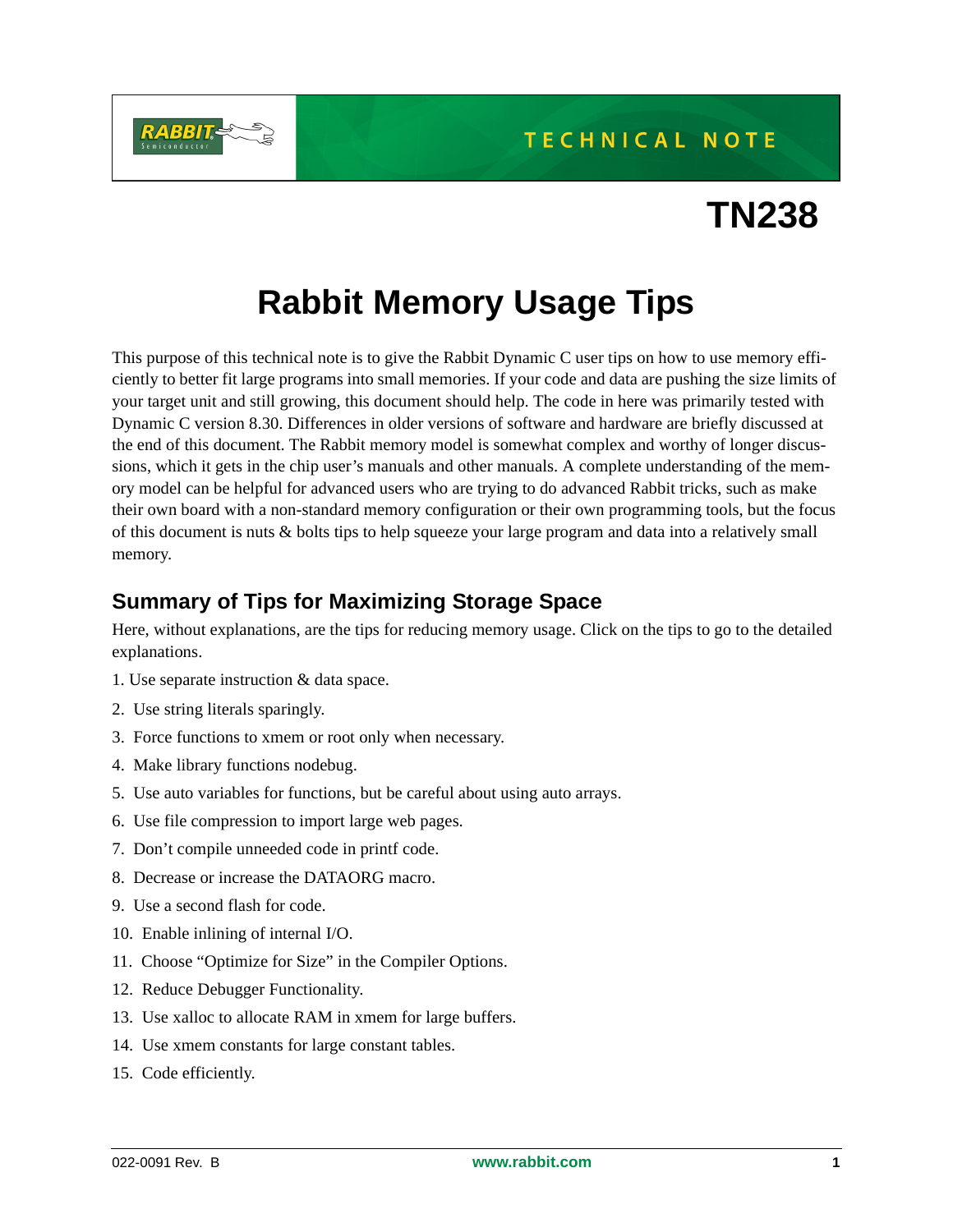# **Diagnosing Space Problems**

# **Common Error Messages Related to Running Out of Space**

The numbers in the **Possible fixes** line reference the tip list on page 1.

- **line 12: ERROR PROGRAM\_NAME.C: Out of variable data space.**  Cause: This is caused by too many static variables, structures and arrays: **Possible fixes**: [1,](#page-0-0) [3&](#page-0-1)[8](#page-0-2), [5](#page-0-3), [12](#page-0-4), [13](#page-0-5)
- **line 45: ERROR PROGRAM\_NAME.C: Out of xmem code space, use a larger ROM/RAM.** Cause: This is caused by the compiler trying to put more functions in xmem than will fit. **Possible fixes**: [3,](#page-0-1) [4,](#page-0-6) [6,](#page-0-7) [7,](#page-0-8) [8,](#page-0-2) [9,](#page-0-9) [10,](#page-0-10) [11](#page-0-11), [12](#page-0-4), [15](#page-0-12)
- **line 29: ERROR PROGRAM\_NAME.C: Out of root code space, try moving code to XMEM.** Cause: This is caused by the compiler trying to put more functions in root than will fit. **Possible fixes**: [1,](#page-0-0) [2,](#page-0-13) [3,](#page-0-1) [4,](#page-0-6) [8,](#page-0-2) [10,](#page-0-10) [11](#page-0-11), [12](#page-0-4), [14](#page-0-14), [15](#page-0-12)
- **line 1: ERROR DKENTRY.LIB : Out of constant data space. (Separate I&D only)** Cause: This is caused by to the compiler trying to put more string literals and constants in root constant space than will fit.

**Possible fixes**: [2,](#page-0-13) [8,](#page-0-2) [12,](#page-0-4) [14](#page-0-14) 

# **Insufficient Stack Space Symptoms**

Running out of stack space will cause a program crash that may or may not be accompanied by a run-time error. An "Unexpected Interrupt" run-time error can happen when stack corruption lands program execution on an 0xFF byte, which is both the op code for an unused RST vector and the contents of an erased flash byte. A "Target communication error" may occur instead - but stack corruption is not the only possible cause of that message, loss of target communication will generally occur when any program crash happens that kills the debug kernel and is not a run-time error that gets trapped.

Every time a function is called, the return address is pushed onto the stack along with the function arguments. It is better to pass pointers to large structures than the structures themselves to save stack space. The local variables, structures and arrays of the function called also take up stack space unless they are declared as "static" or the #class static directive has been used to change the default storage class from root to static.

#### **Fixes**

The sample program STACKCHECK.C shows how to do a run-time check (while debugging) for the stack getting low. Examine the section the MAP file generated by your program headed by

// Parameter and local auto symbol mapping and source reference.

for excessive use of auto arrays or large parameters being passed on the stack. The MAP file also shows a call graph of your program so you can examine the calling hierarchy.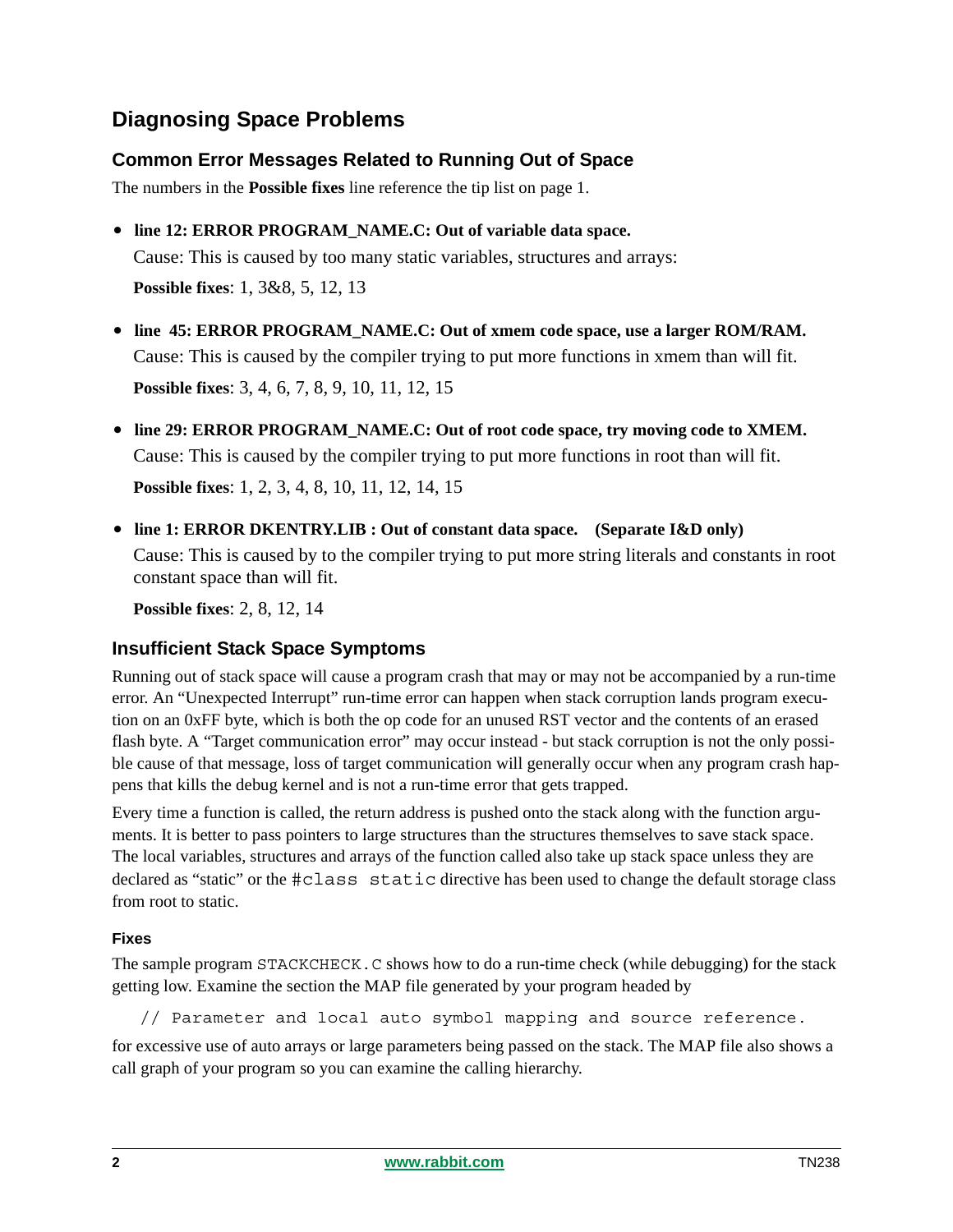# **Using the MAP and LST Files**

A MAP file is created when any program is compiled. It has the same name as the program with the extension MAP, and is placed in the same directory as the program. The BIOS has a separate MAP file. The MAP file gives size and location of functions and data, and total data and code sizes. It is a good place to spot problems such as large auto arrays, root constant tables, or excessively large root functions. Unnamed string literals do not show up in the MAP file. Root constants will show up in the data section of the file with a segmented address like this:

10:0255

The 10 segment indicates that the 16th bit is inverted, no segment register is actually used by the MMU when accessing these root addresses.

Pure assembly functions do not show the code size, but the size can be deduced by subtracting the function address from the address of the next function on the list. For example, here the size of foo1 is 1d78-1d6e, or 10 decimal bytes:

| 1d6e | $*$ fool | \foofile.c |
|------|----------|------------|
| 1d78 | $*$ foo2 | \foofile.c |

.LST files contain complete information about generated code. They show C source and the equivalent assembly code generated. Unnamed constants (for example, string literals) do show up in list files like so:

```
*** Constant Data ***
20d5 25 63 2C 20 64 72 6F 70 70 65 64 3D 25 64 2C 25 %c, 
dropped=%d,%
20d6 64 0A 00 25 73 0A 00 48 65 6C 6C 6F 20 77 6F 72 d %s Hello 
wor
20d6 6C 64 0A 00 00 ld
*** End Constant Data ***
```
List files are not generated by default because they tend to be large. The option can be turned on in the Compiler Options dialog box.

# **Using the Information Window**

This window can be viewed by choosing "information" on the Window menu. It shows overall (BIOS and user program) memory usage for different segments.

For both the map files and the information window, a failed compile will not necessarily have accurate information. It is advisable to know how big your program is and how much room to spare there is before dropping in a large chunk of code.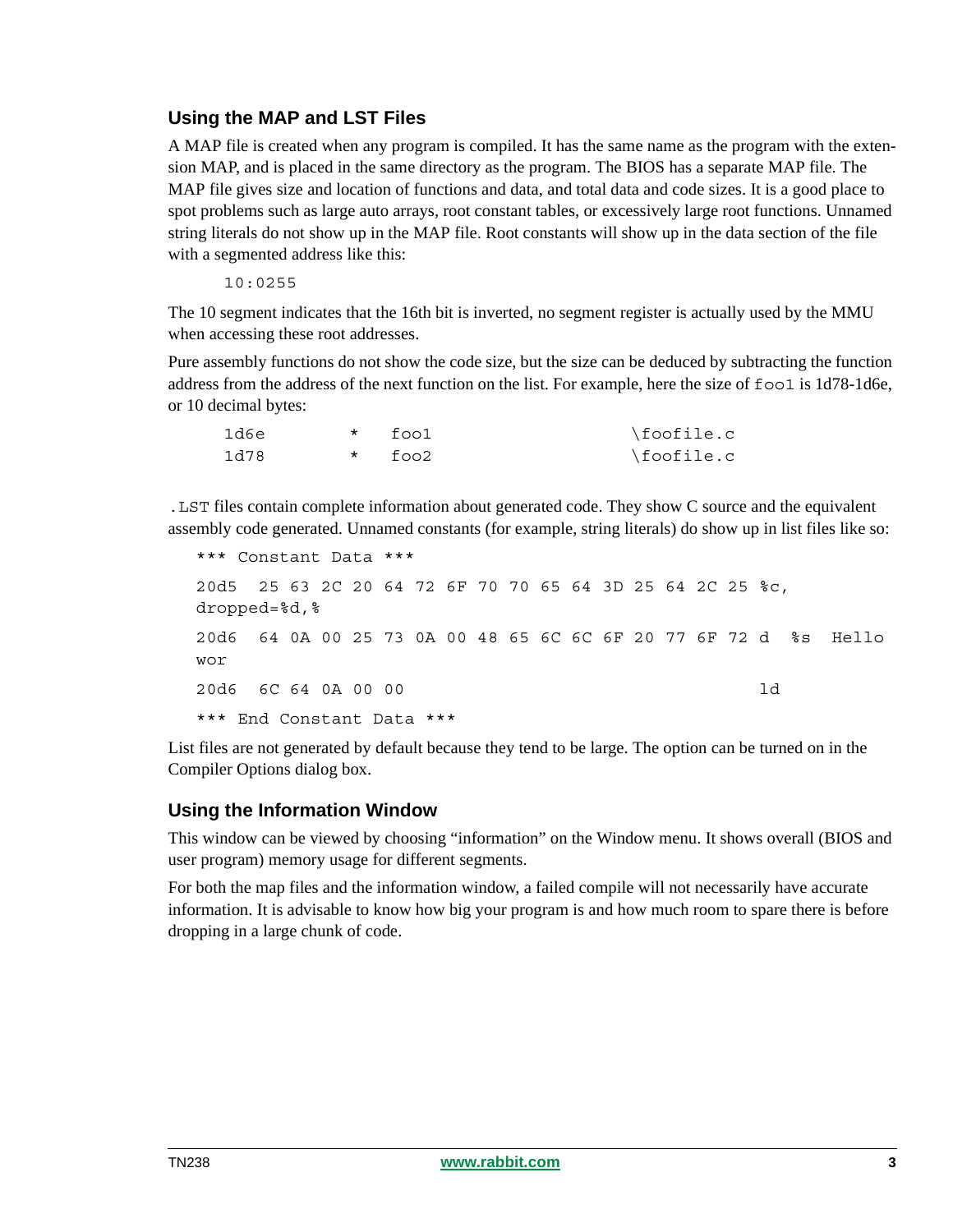# **Memory Usage Reduction Tip Details**

You may want to read the [Rabbit Memory Model](#page-12-0) and [Glossary](#page-10-0) sections to better understand some of these tips.

# <span id="page-3-0"></span>**1. Use separate instruction & data space.**

The default compiler setting is to disable separate I&D space. To enable it, choose Project Options | Compiler from the Options menu and check the appropriate box before compiling your application. Enabling separate I&D space makes a full 0xD000 (53248) bytes available for root code, and the same amount of total space available for root data and root constants. Some of this available space is used by the BIOS. Without separate I&D enabled, the total space available for all root constants, root data and root code is 0xD000 bytes. Separate I&D space nearly doubles root memory.

## **Why would you** *not* **want to use separate I&D space then?**

You may have code that has to run on the original R2000A chip, which does not support separate I&D. You may have already written code for later Rabbit chips that works fine but without separate I&D space, and now you want to expand your code and are afraid it will not work with separate I&D. Most code will work without any changes when you enable this feature. The exceptions are:

**•** Code that modifies ISR vectors

ISR vectors work differently in the separate I&D space model because the vector table must be located in flash. To make ISR vector table entries changeable at run-time requires an extra relay vector, so it is preferable to set them at compile time as follows:

```
#if GEPARATE INST DATA
  interrupt_vector timerb_intvec timerb_isr;
#else
  SetVectIntern(0x0B, timerb isr); //init Timer B interrupt vector
#endif
```
See the assembly language section in the *Dynamic C User's Manual* for details about setting interrupt vectors in assembly code.

**•** Code that defines constants in assembly

Constant tables in assembly language such as:

```
#asm const
myrootconstants::
db 0x40, 0x41, 0x42
#endasm
```
require the const keyword as shown above in order to be referenced as data. The keyword will have no ill effect if separate I&D is not used.

# <span id="page-3-1"></span>**2. Use string literals sparingly.**

These do not show up in the MAP file, but can take a lot of space. Reuse the same strings when possible, because the compiler will only create one instance of literal strings if they are identical. If you are accustomed to debugging using a lot of printf() statements, you may find yourself using up too much root space with debug messages.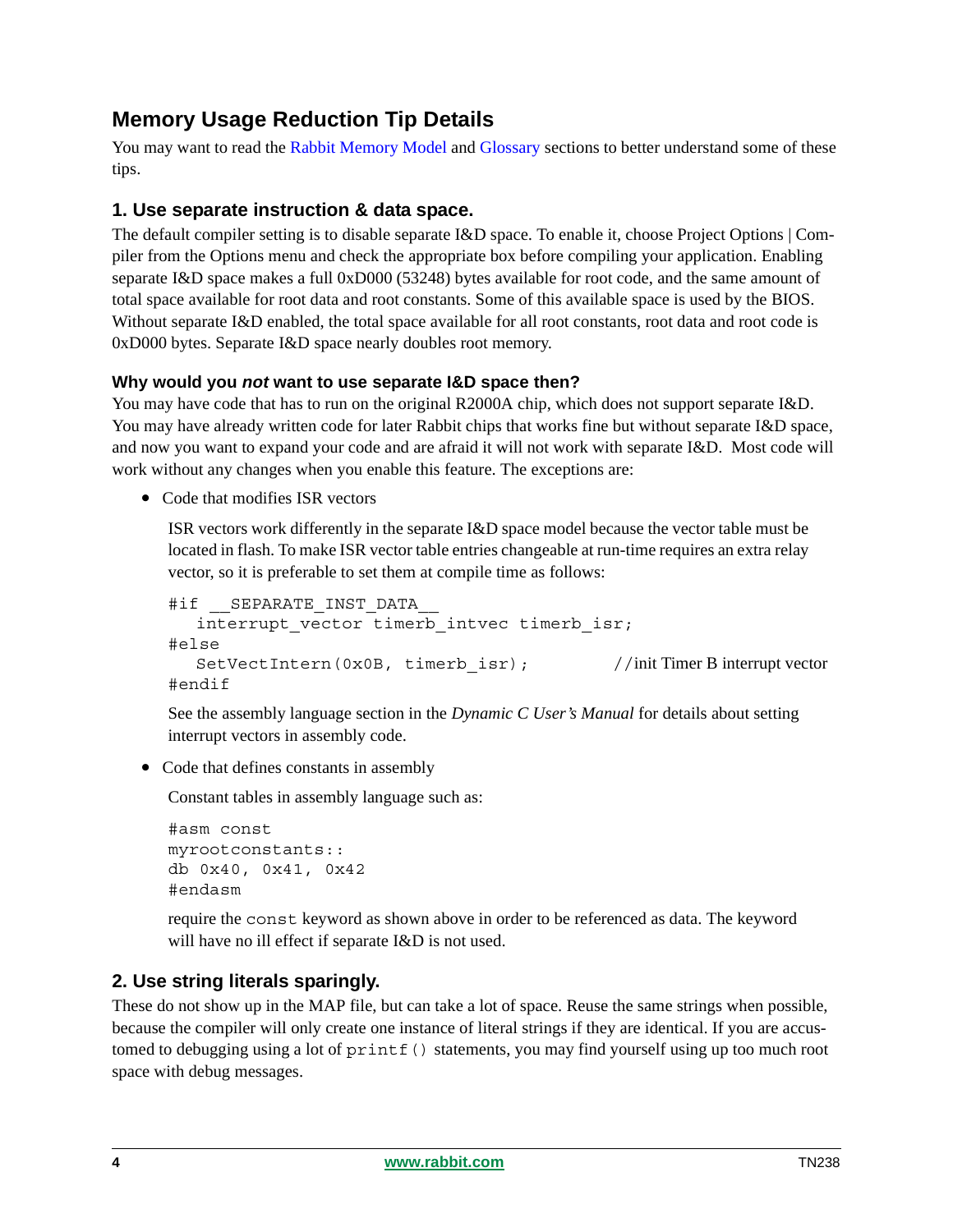# <span id="page-4-0"></span>**3. Force functions to xmem or root only when necessary.**

Forcing code to root that does not need to be there takes away space for code that does. Use of

#memmap xmem

to force all functions not specified as root to xmem may cause xmem code space to run out and the compile to fail while there is plenty of root code space to spare. Putting C code in xmem is easy because the compiler does all the work. The compiler generates "bouncers" in root code for functions that are called via function pointer so that 16 bit function pointers will work.

## **Forcing Code to xmem**

Forcing code to xmem may be necessary when more root code space is needed. Code is forced to xmem by putting the keyword xmem in front of a function definition and its prototype. The directive #memmap xmem can be used to put functions in xmem by default if xmem or root is not specified in the function definition and prototype. Pure assembly language functions will never be placed in xmem unless xmem is placed after the #asm directive:

```
#asm xmem
foo::
...
#endasm
```
Assembly sections within C functions will be compiled to xmem or root as the encapsulating function is.

## **Forcing Code to root**

Forcing code to root is necessary if the code is going to change the XPC segment register, or if more xmem space is needed. Code is forced to root by putting the keyword root in front of a function definition and its prototype. The directive #memmap root can be used to put functions in root by default if xmem or root is not specified in the function definition and prototype, but this directive should generally not be used.

# <span id="page-4-1"></span>**4. Make library functions nodebug.**

The default for functions is debug. After functions are debugged, put the keyword nodebug in front of the function definition (it is not needed in the prototype). This saves two bytes for each C statement in the function, because the compiler inserts an RST 28h and a NOP instruction between each C statement in debug functions as a hook into the debugger.

# <span id="page-4-2"></span>**5. Use auto variables**

The default storage class is auto. Using autos instead of statics leaves more space available for static data in the data segment. Without separate I&D enabled, this can also free up more root code by allowing DATAORG to be increased by one or more 0x1000 byte increments. With separate I&D enabled, this gives more space for root constants.

Functions using only autos are *generally* reentrant (but shared I/O resources also effect reentrancy).

Large auto arrays or large structures passed by value can overflow the stack. It is more efficient in terms of both stack space and speed to pass pointers to large structures as function arguments than to pass the structures themselves. The sample program STACKCHECK.C shows how to use an assert macro to check the stack space while debugging.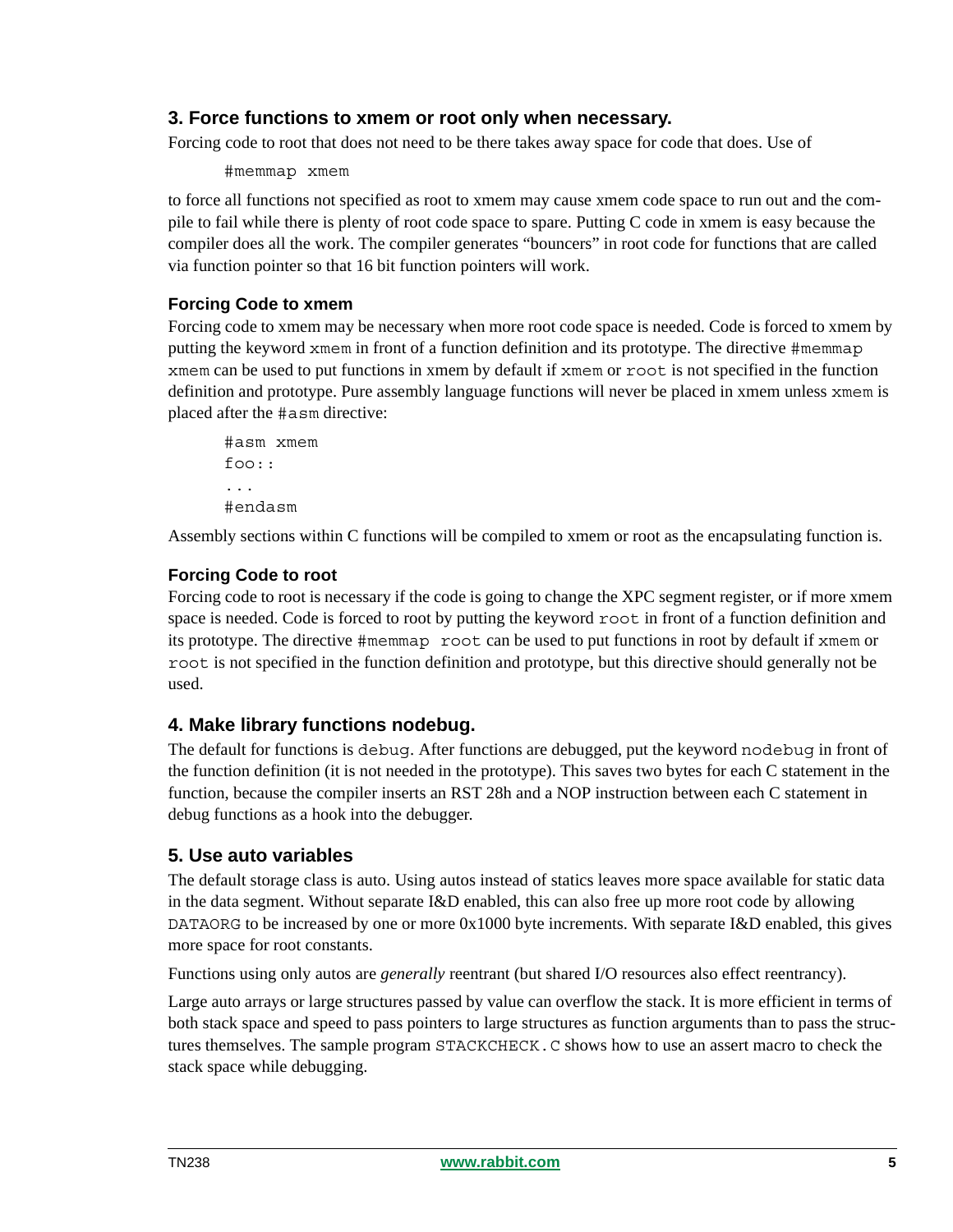# <span id="page-5-0"></span>**6. Use file compression to import large web pages.**

If your application serves some large web pages that are #ximported into the program, try using #zimport instead. This imports the files compressed. The HTTP server has decompression integrated into it already. #zimport'ing small files is not efficient, and may actually increase file size. The run-time decompression code will increase code size. For more information on using file compression with Dynamic C, see Technical Note TN234, "File Compression (Using #zimport)."

# <span id="page-5-1"></span>**7. Don't compile unneeded code in printf code.**

If an application doesn't use the float conversion specifiers in  $print f()$  calls, add

```
#define STDIO_DISABLE_FLOATS
```
to the application. This can save as much as 1.5K bytes of root code space and 3.7K bytes of xmem code space.

Later versions of Dynamic C will compile-switch-out the unneeded code in the function doprnt() if this macro is defined. For earlier versions, make the following code change in doprnt() in the library \LIB\STDIO.LIB:

```
goto __DC_loop;
#ifndef STDIO DISABLE FLOATS // ADD THIS LINE
case 'f' :
case 'g' :
     .
     .
     .
    goto __DC_loop;
#endif // AND THIS LINE
case 'X' :
case 'x' :
```
The new STDIO.LIB also has a new sprintf/printf format specifier, %ls, that allows use of physical addresses for xstrings without copying to root first. It is used in one of the included sample programs. This new feature will be a part of future Dynamic C releases.

# <span id="page-5-2"></span>**8. Decrease or increase the DATAORG macro.**

DATAORG is a macro that is #define'd near the top of the BIOS. It can be adjusted up or down in 0x1000 byte increments. With separate I&D, adjusting it up gives more space for root constants and less for root variables. Without separate I&D, adjusting it up gives more space for root code and constants and less space for root variables.

# <span id="page-5-3"></span>**9. Use a second flash for code.**

The macro USE 2NDFLASH CODE is #define'd near the top of the BIOS, but commented out by default. If you have a board that has two flash chips and your code does not fit in the first flash, uncomment out the definition. Otherwise the compiler will not know about the extra flash. The second flash may not be used for a file system if it is used for code.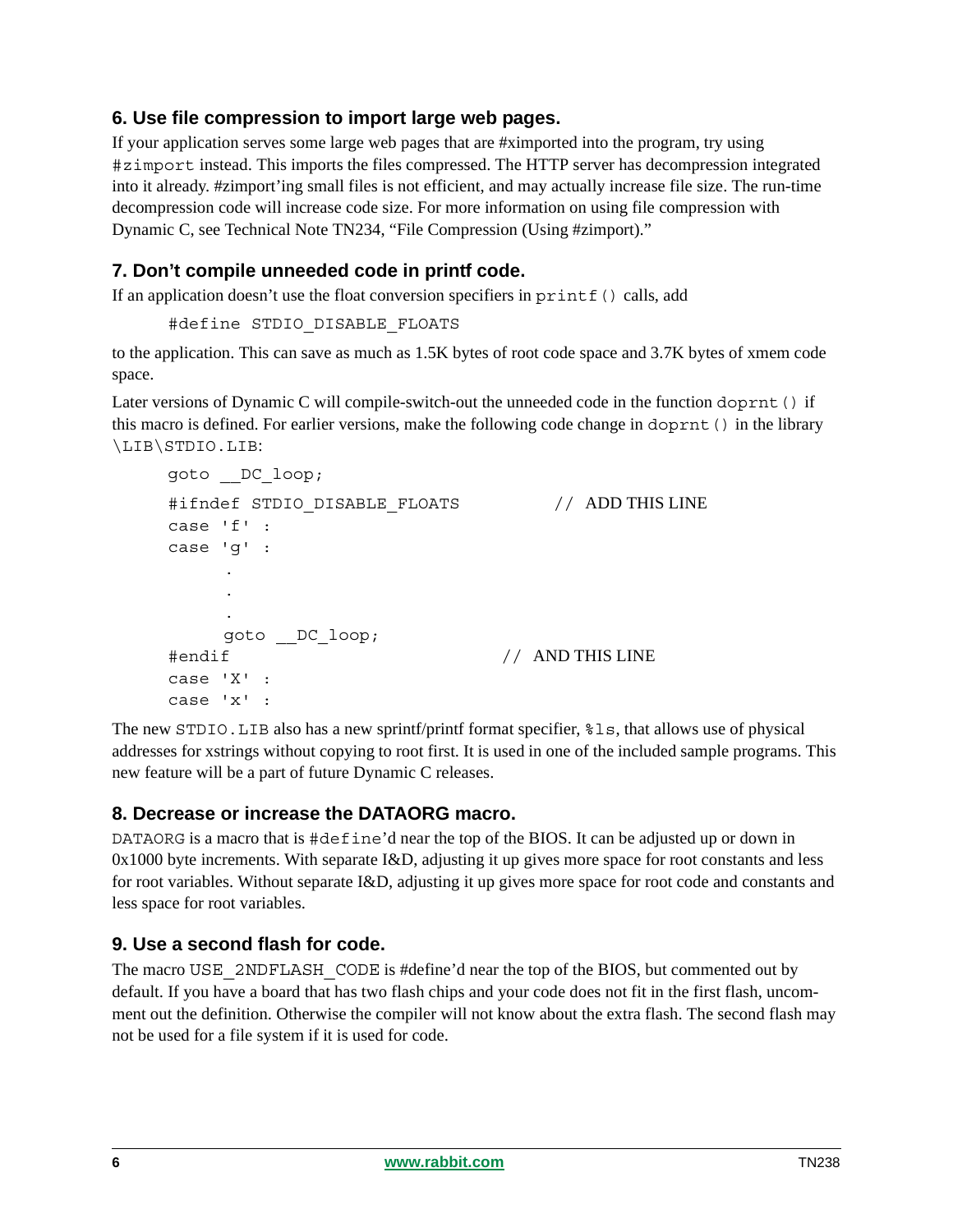# <span id="page-6-0"></span>**10. Enable inlining of internal I/O.**

This is the default setting for this compiler option. This means that the code to execute the I/O operation is compiled without a function call. Use constant parameters for all except the data parameter for write functions to ensure in-lining. These three statements use 16, 16 and 9 bytes respectively without in-line I/O enabled, and 14, 7 and 6 bytes with in-lining.

```
WrPortI(PADR, &PADRShadow, data); //\&PADRShadow is constant (to the compiler)
   WrPortI(PADR, NULL, data); //PADR is W/R so doesn't need a shadow reg-
ister
   RdPortI(PADR);
```
In addition, if the library functions are never compiled, their code sizes will be saved, and in-line code is *much* faster.

# <span id="page-6-1"></span>**11. Choose "Optimize for Size" in the Compiler Options.**

This especially saves code space in programs that do a lot of long integer arithmetic by calling rather than in-lining arithmetic utility functions.

# <span id="page-6-2"></span>**12. Reduce Debugger Functionality.**

The project options on the Options menu allow reduction of some debugging functionality to save code and data space.



This can save as much as 5.7 Kilobytes in root code, 1.8K in xmem code, 0.59K root data, and 0.45K in root constants.

#### <span id="page-6-3"></span>**13. Use xalloc to allocate RAM in xmem for large buffers**

Dyanmic C libraries generally already do this. The library RS232.LIB does not, but a version of it that does accompanies this technical note. See the accompanying sample programs.

# <span id="page-6-4"></span>**14. Use xmem constants for large constant tables.**

Use xdata and xstring instead of root constants. This is especially applicable to programs that have text menuing systems. See the sample programs accompanying this note.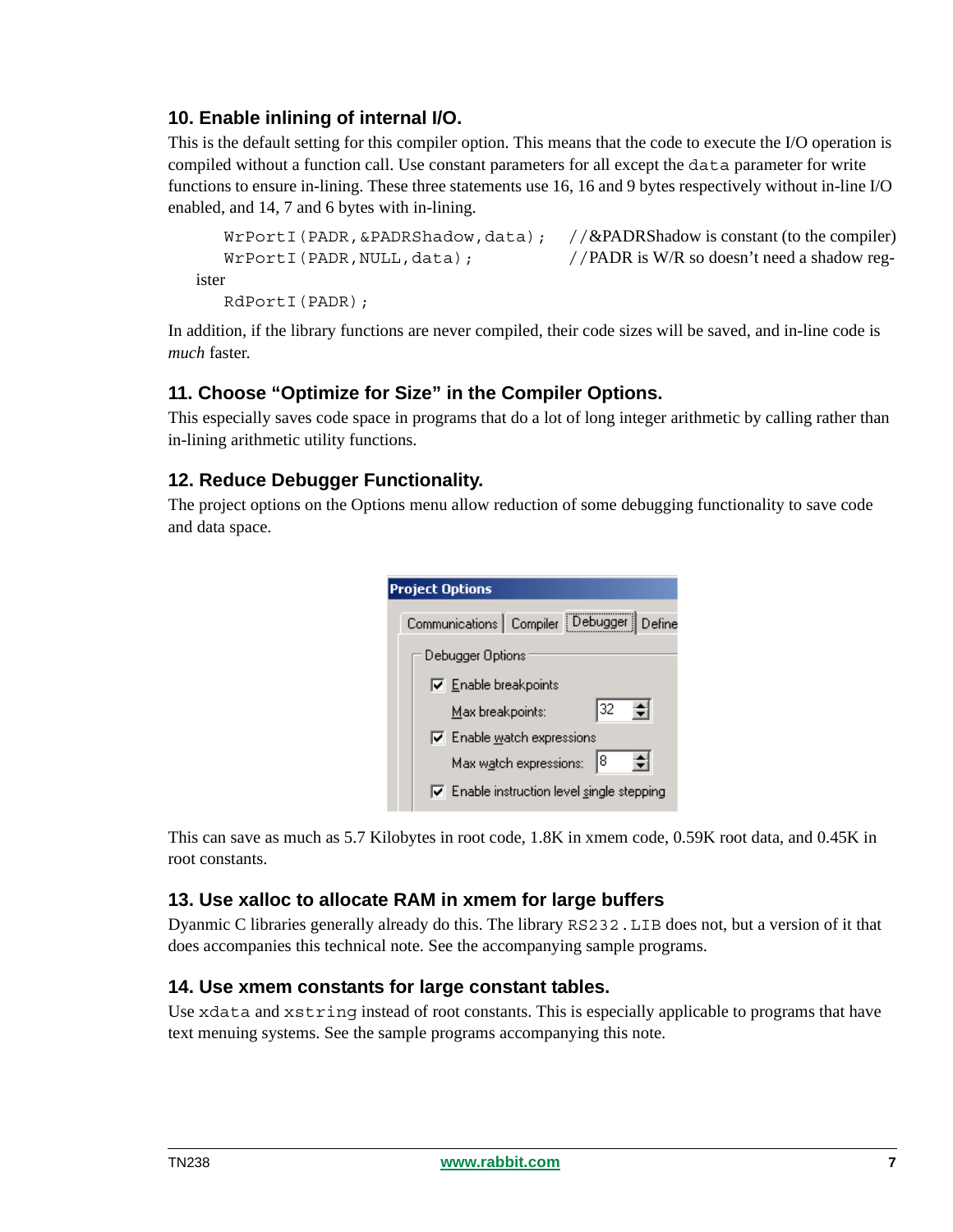# <span id="page-7-0"></span>**15. Code efficiently.**

There are a number of ways to increase code efficiency.

#### **Compute complex pointer expressions once.**

For example, this:

```
Ptr1-Ptr2-|intem1 = x;Ptr1 - Ptr2 - 3item2 = y;
Ptr1->Ptr2->item3 = z;Ptr1->Ptr2->item4 = u;
```
is more efficiently coded as:

```
Ptr3 = Ptr1 - Ptr2:
Ptr3->item1 = x;
Ptr3 - item2 = y;
Ptr3 - item3 = z;
Ptr3->item4 = u;
```
Apply the same idea to any complex expression. You can examine generated code in the assembly window to see whether it is worth adding a new variable and line code to reduce overall code size.

#### **Use ints as opposed to longs.**

When possible, ints are much more efficient. Do not use floats unless you have to.

#### **Reuse code via functions when possible.**

It only takes a few cycles and code bytes to call a function! The new RS232.LIB included with this note is an example of how much space can be saved by abstracting similar functions to combine them.

#### **Learn assembly language.**

While it is usually not practical to code everything in assembly, if you have some code that needs to be fast, there's nothing like assembly language for speed, and you get the bonus of smaller code.

#### **Learn correct use of modules.**

If you create your own libraries, learn how to use headers correctly. Incorrect usage of headers could result in code being compiled that is not actually called by the program, and data space being allocated that is not used. The Modules section of the *Dynamic User's Manual* explains the use of modules.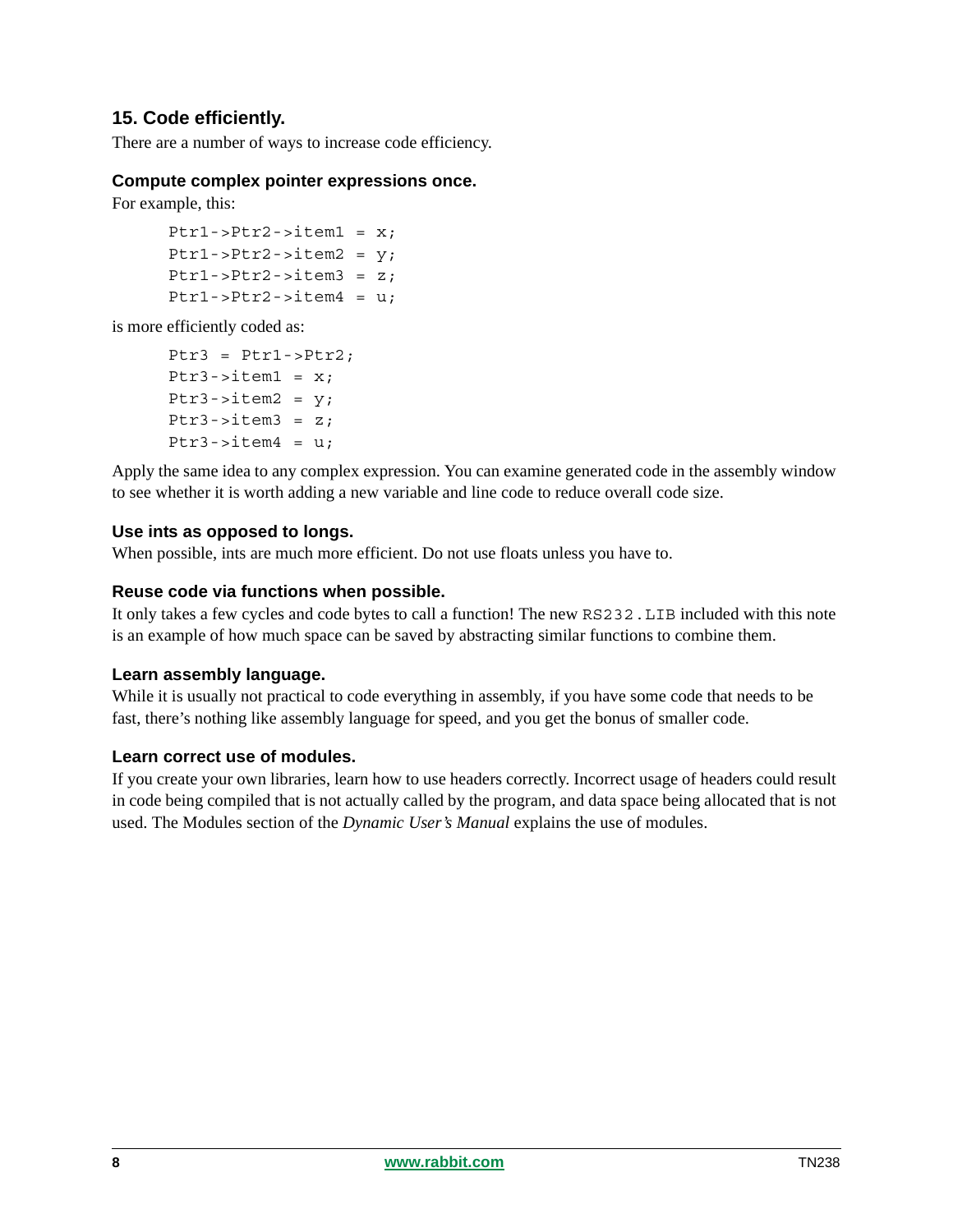# **Sample Programs and Libraries**

All of the code provided with this technical note is provided as samples only, and not as part of normal Dynamic C releases.

The first three groups of files described here are in the accompanying ZIP file. All should extracted to a folder named TNXMEM under the root directory of your Dynamic C installation.

If you are using Dynamic C 8.30, you can set the User defined LIB directory file in the advanced compiler options to the LIB.DIR in that folder. For other versions, just add these lines to the end of the LIB.DIR file you are using:

TNXMEM\CBUF.LIB TNXMEM\XMALLOC.LIB TNXMEM\MALLOC.LIB

# **Modified Library Files**

These files are modified versions of like-named files from Dynamic C version 8.30. If these libraries are not compatible with your version Dynamic C. simply make the changes specified.

| <b>Library File</b> | <b>Description</b>                                                                                                                                                                                                                                                                                                                                                                                                                                                                                                                    |
|---------------------|---------------------------------------------------------------------------------------------------------------------------------------------------------------------------------------------------------------------------------------------------------------------------------------------------------------------------------------------------------------------------------------------------------------------------------------------------------------------------------------------------------------------------------------|
| STDIO.LIB           | Has a small modification for tip 7. It also demonstrates a new sprintf/printf<br>format specifier, %ls, that allows use of physical addresses for strings. See<br>detailed discussion of tip 7.                                                                                                                                                                                                                                                                                                                                       |
| XMEM.LIB            | Has new functions xgetfloat () and xsetfloat () (xgetfloat<br>is needed by the sample program SIN TABLE. C)                                                                                                                                                                                                                                                                                                                                                                                                                           |
| LIB.DIR             | References for new libraries and the above libraries.                                                                                                                                                                                                                                                                                                                                                                                                                                                                                 |
| <b>RS232.IJB</b>    | This is a version of the standard Dynamic C library that saves lots of code<br>space by abstracting the similar API functions and ISRs of the different ports<br>so there is one version of each instead of six. It also permits the use of xmem<br>buffers for the port read and write buffers and so can save considerable amount<br>of root data space. The API is backwards compatible, but new functions,<br>serXopen2 (), must be used to initialize the ports to use xmem buffers.<br>This library requires CBUF. LIB to work. |
| CBUF.LIB            | Circular buffer routines for buffers in xmem. The API is backwards<br>compatible with the older version, but the functions are forced to root so they<br>can manipulate the XPC. Calls to the functions from C code will work for old<br>code, but calls from assembly code should be changed to call from $lcal$ .<br>The only currently released Dynamic C library that calls functions in the<br>library from assembly is RS232. LIB, so these two new versions are a pair.                                                        |

**Table 1. Modified Dynamic C Library Files**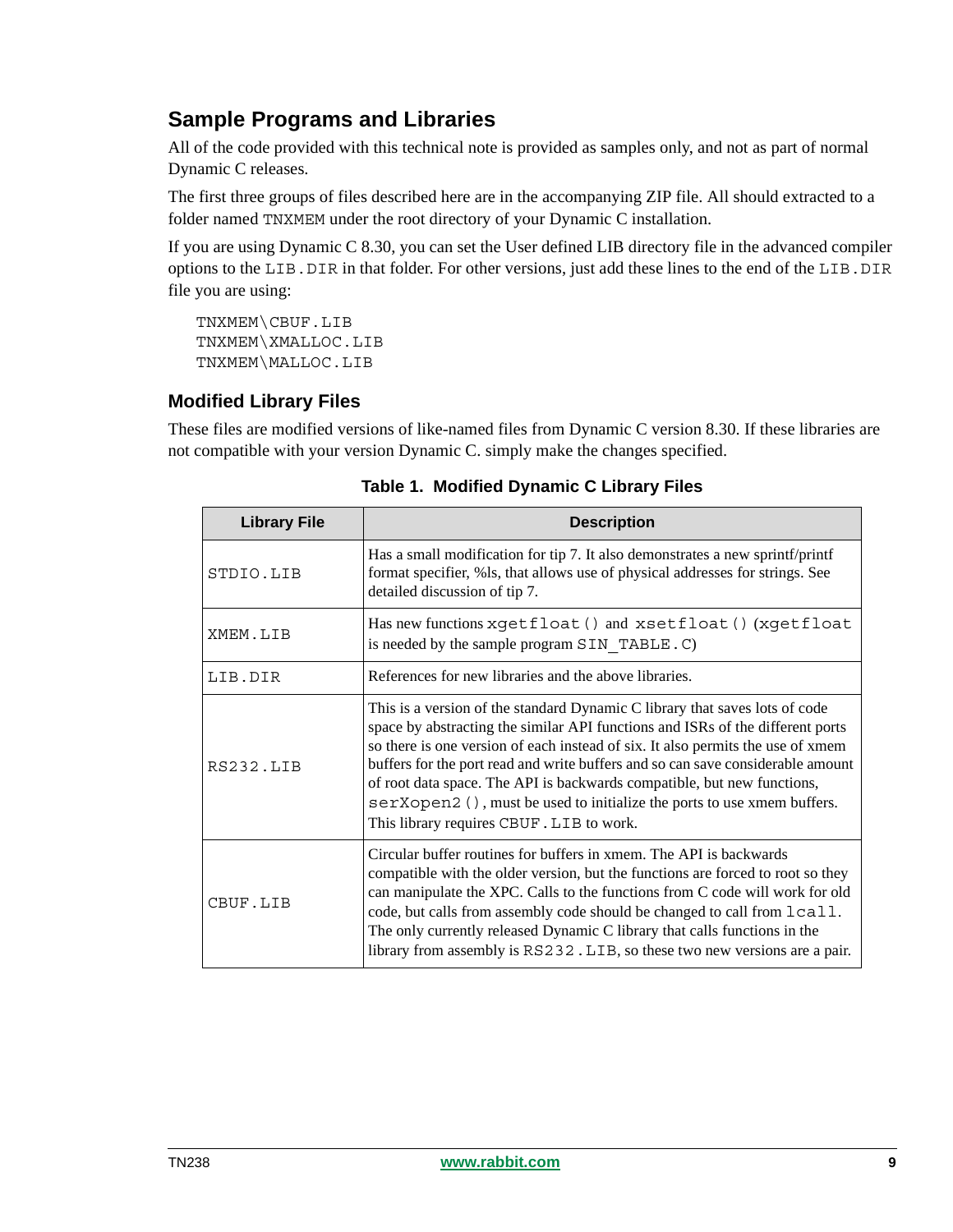# **New Library Files**

New libraries need to be added to LIB. DIR file or the user specified LIB directory file before they can be #used in a program.

| <b>Library File</b> | <b>Description</b>                                                                                                                                                                                      |
|---------------------|---------------------------------------------------------------------------------------------------------------------------------------------------------------------------------------------------------|
| FSER.LIB            | A very small footprint, very fast serial driver. The API is not backwards<br>compatible with RS232. LIB. It doesn't have support for modes other than<br>N81, or flow control, but it does support SPI. |
| XMALLOC.LIB         | A system that allows dynamic allocation and freeing of xmem RAM using<br>physical addresses.                                                                                                            |
| MALLOC.LIB          | A system for dynamic allocation and freeing of root or xmem RAM using 16<br>bit pointers.                                                                                                               |

**Table 2. New Dynamic C Library Files**

# **New Sample Programs**

The sample programs in this table are included in the ZIP file accompanying this technical note.

| <b>Sample Program</b> | <b>Description</b>                                                                                                                                                                            |  |
|-----------------------|-----------------------------------------------------------------------------------------------------------------------------------------------------------------------------------------------|--|
| XSTRING2.C            | A method of displaying a table of string literals stored as xstrings.                                                                                                                         |  |
| SIN TABLE.C           | Demonstrates using a large look-up table in xmem for a math calculation.                                                                                                                      |  |
| SINDATA.BIN           | Data table file imported by SIN TABLE. C program.                                                                                                                                             |  |
| CXBUF.C               | Using a circular xmem RAM buffer.                                                                                                                                                             |  |
| MALLOC.C              | A basic demonstration of malloc() and free().                                                                                                                                                 |  |
| MALLOCTEST.C          | Allocating and freeing xmem and root RAM buffers via 16 bit pointer.<br>Includes a visual representation of the heap that can show problems that can<br>occur with dynamic memory allocation. |  |
| STACKCHECK.C          | A method of checking the stack                                                                                                                                                                |  |
| XMALLOC.C             | A basic demonstration of xmalloc() and xfree().                                                                                                                                               |  |
| XMALLOCTEST.C         | Allocating and freeing xmem RAM buffers via physical addresses.                                                                                                                               |  |
| SERXMEM C             | Sample program demonstrating the use of the included RS232. LIB with<br>xmem serial buffers.                                                                                                  |  |

**Table 3. Sample Programs that Use Memory Reduction Techniques**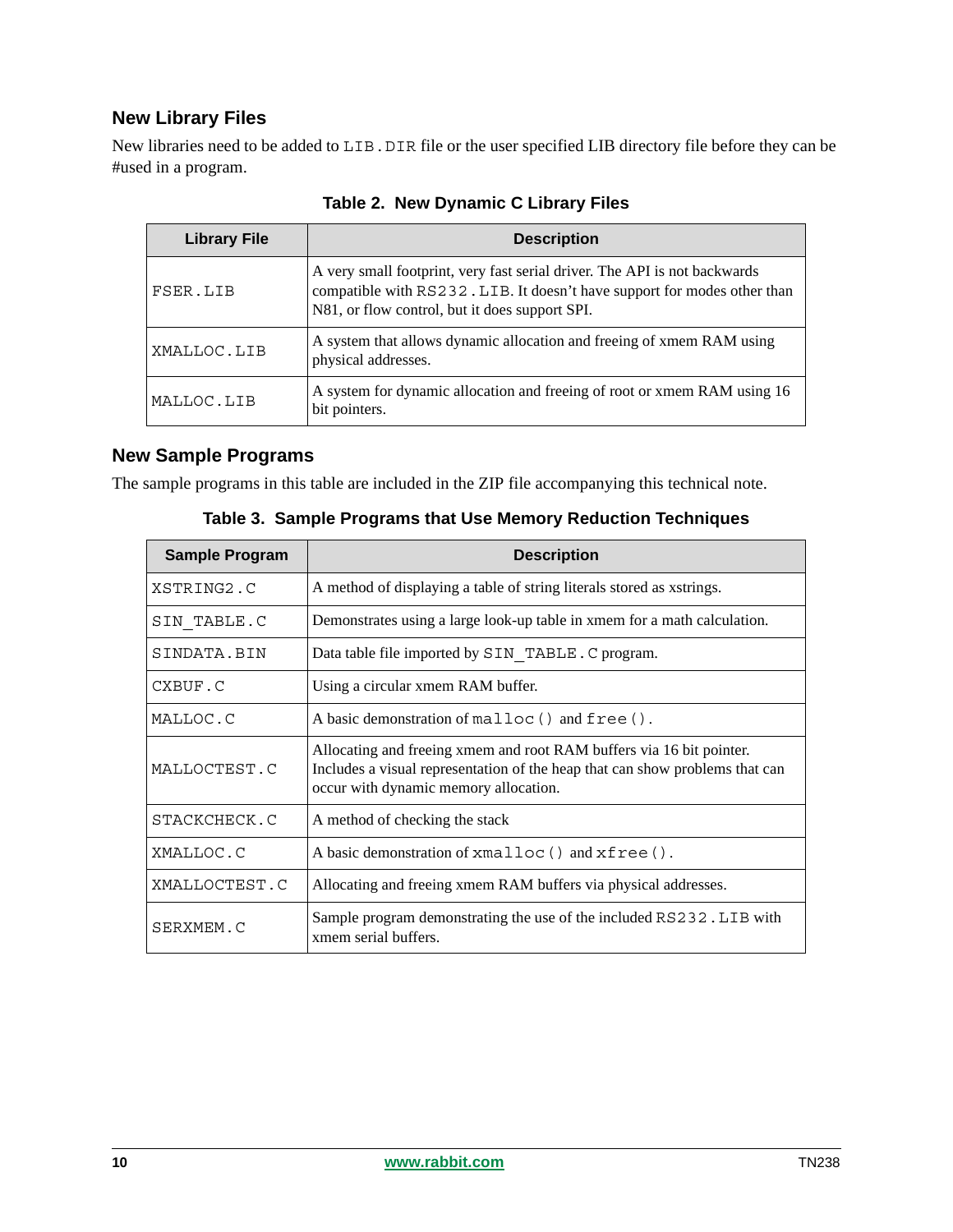# **Other Sample Programs**

These sample programs are part of normal Dynamic C releases and illustrate some of the concepts discussed in this technical note. They are not included in the accompanying ZIP file.

\SAMPLES\XMEM\XDATA.C - How to put various types of numeric and character data into xdata constants.

\SAMPLES\XMEM\XSTRING.C - Simple way to access uniform sized xstrings.

\SAMPLES\XMEM\XMEMDEMO.C - Demonstration of xmem2root() and root2xmem().

\SAMPLES\ZIMPORT\ZIMPORT.C - Demonstration of the zimport compiler directive.

\SAMPLES\TCPIP\HTTP\ZIMPORT\ZIMPORT.C -This program uses the ZIMPORT.LIB library to compress web pages that are served by the HTTP server.

# <span id="page-10-0"></span>**Glossary/Definitions**

**BIOS** - The program that contains start-up code, PC-target communications protocols and debug functionality. The standard BIOS source code is in /BIOS/RABBITBIOS.C. This program is compiled and loaded before the user program.

**Data segment** - The logical address space in RAM used for global and static variables. The top of the data segment is always 0xCFFF in Dynamic C programs. The bottom is defined by the BIOS macro DATAORG. The physical address corresponding to the logical address is computed from the value in the DATASEG I/O register.

**Extended memory (abbreviated xmem)** - logical addresses in the range 0xE000 - 0xFFFF. The corresponding physical address is computed from the value in the XPC register. Dynamic C makes use of extended flash memory for code, but does not allocate RAM for static variables or auto variables in xmem. Any memory in flash or RAM in the 1 MB physical address space may accessed with xmem. (Writing to flash requires special function calls of course.)

**Logical address** - The 16 bit address used by the large majority of Rabbit instructions to access code and data in a 64K space.

**Physical address** - The 20 bit address in the 0000-0xFFFFF range that the 16 bit logical address maps into.

**Root constants** - String literals and initialized variables. In Dynamic C, these normally go into flash.

**Root memory** - This general term refers to the root code/constant, stack, and data segments.

**Root segment** - This more specific term refers to the logical addresses below the data segment where the logical and physical addresses are the same.

**Separate Instruction & Data space** - A memory mapping that nearly doubles the root memory available because code and data can share the same logical addresses and but map to different actual physical addresses. See [Appendix A: Rabbit Memory Model.](#page-12-0)

**Stack** - Memory used to store passed parameters, local auto data, function call return addresses and data "pushed" onto it with the assembly language instruction push. Normally the logical addresses between 0xD000 and 0xDFFF in Dynamic C programs.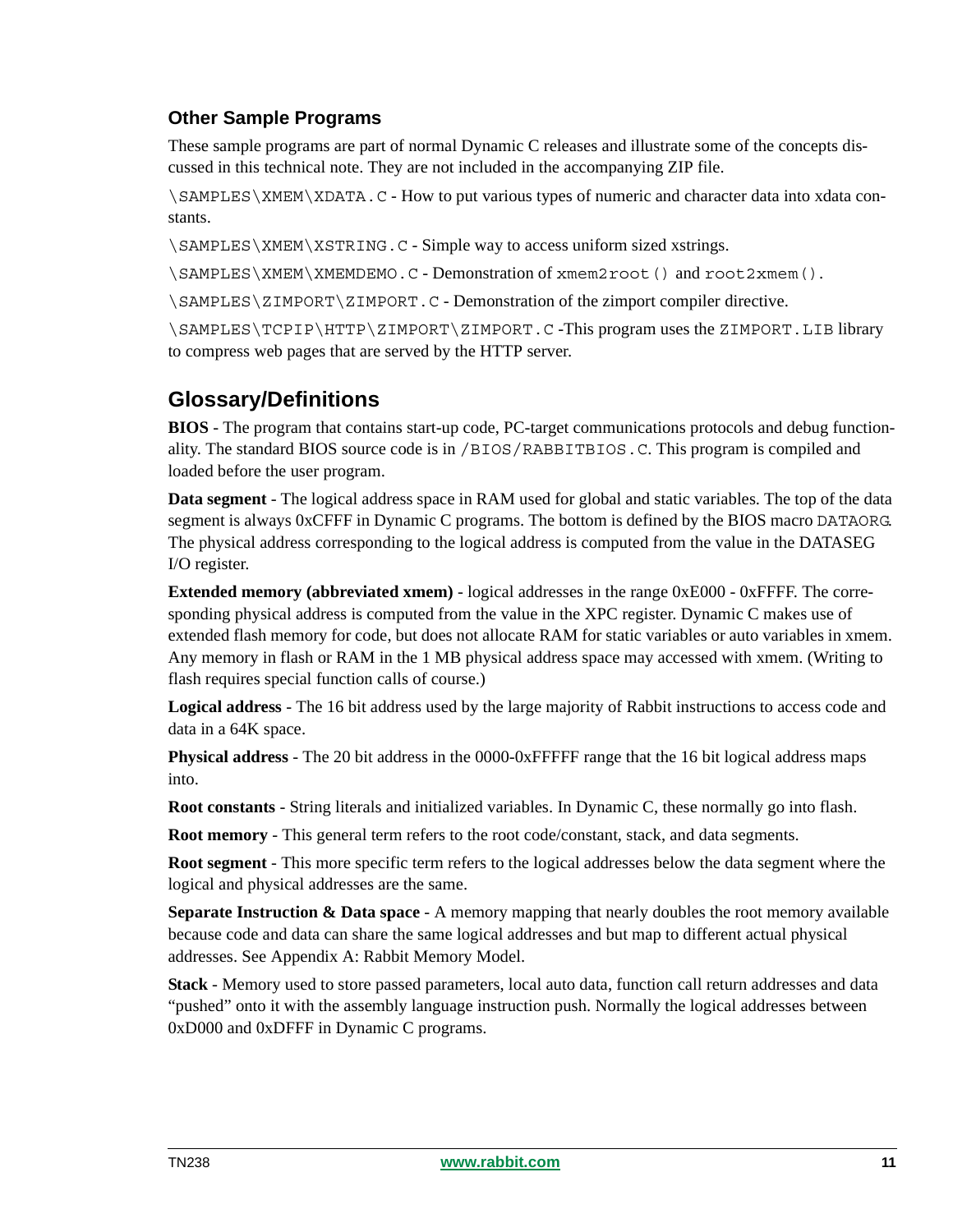**Stack segment** - The Rabbit CPU permits a bigger segment, but Dynamic C programs only map 0xD000- 0xDFFF as the stack segment.

**Segment registers** - Three I/O registers, SEGSIZE, DATASEG and STACKSEG, and one special processor register, XPC, are used to map logical addresses to physical addresses. Any of the segment registers can be loaded with a new valid value at any time, but this has to be done with great care. For example, if code is executing in the xmem segment and the XPC is changed, then execution will not continue at the next instruction, but instead will continue at the location in physical memory where the logical address of the next instruction maps to. This is because the PC (program counter) register holds a logical address.

**Static data/variables** - Global variables or variables declared inside functions that are declared "static." These variables reside in the data segment and exist for the life of the program. If the default storage class is changed to static with the directive #class static, local variables (those declared inside functions) not specifically declared as auto or static will be static. Global variables (those declared outside functions) can only be static, but the static keyword is not needed for globals.

**String literal** - An unnamed quoted string, for example:  $print$  ("string literal");

**Auto variables** - Variables declared inside functions that are not declared "static," (unless the directive #class static has declared the default storage class to be static) or are explicitly declared "auto." These variables reside in the stack function only while the function is being executed.

**xmem** - short for extended memory, also a keyword to force code to be compiled to xmem.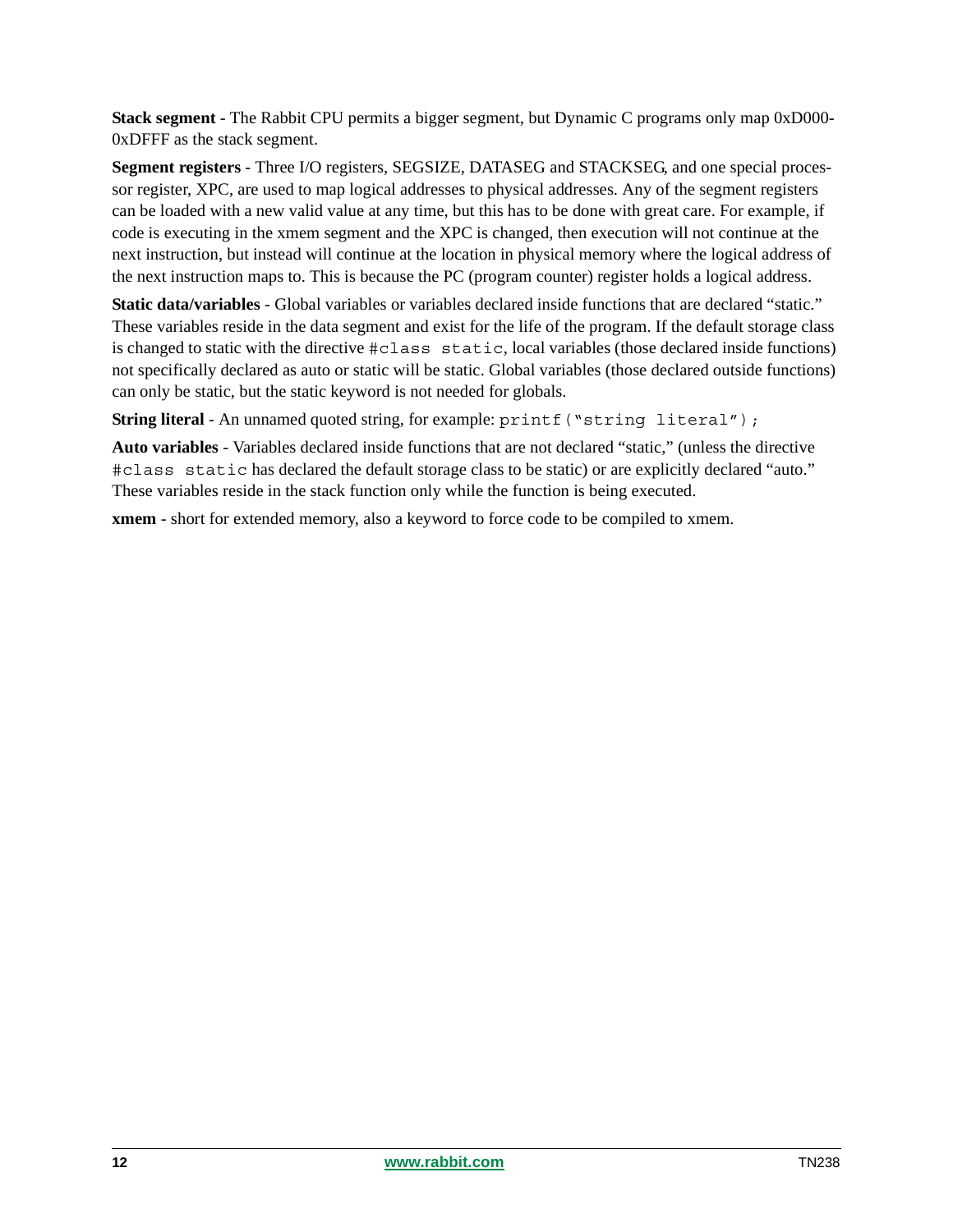# <span id="page-12-0"></span>**Appendix A: Rabbit Memory Model**

For a description of the Rabbit memory model, see technical note, TN202, "Rabbit Memory Management in a Nutshell."

# **Computing Physical Addresses**

**Abbreviations** - **LA** - Logical Address, **PA** - Physical Address

Let the SEGSIZE register  $= XYh$  where X is the high nibble and Y is the low nibble. The following algorithm determines the physical address that a logical address maps to.

```
If LA \geq E000hPA = LA + (XPC * 1000h)Else If LA >= X000h
  PA = LA + (STACKSEG * 1000h)Else If LA >= Y000h
  PA = LA + (DATASEG * 1000h)Else PA = LA
```
Example: (typical non separate I&D space mapping)

if,

```
SEGSIZE register = 0xD6
STACKSEG register = 0x88DATASEG register = 0x91XPC register = 0x04
```
then,

Logical address  $0x1000 =$  physical address  $0x01000$ Logical address  $0xE800 =$  physical address  $0x12800$ Logical address  $0x6080$  = physical address  $0x97080$ Logical address  $0xD400 =$  physical address  $0x95400$ 

How physical addresses map to memory devices is determined with MIU registers (MB0CR, MB1CR, MB2CR and MB3CR) and the MMIDR register. See the chip user's manual for details.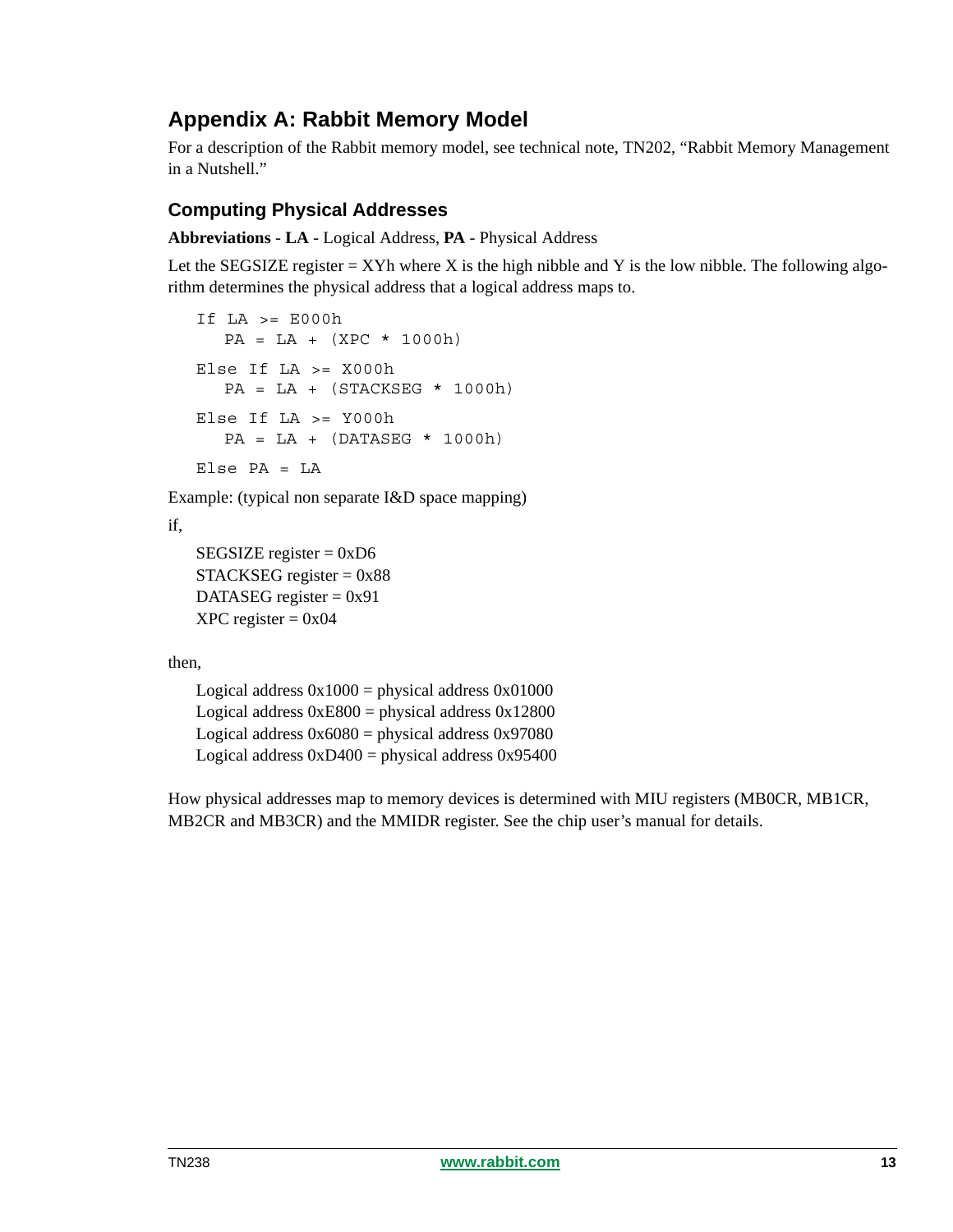# **Extended vs. Root Memory**

Code *runs* exactly as efficiently in extended memory (assuming that the xmem code is mapped to memory with same speed as root code) as it does in root. *Calling* code in xmem and returning from it requires only an extra 12 CPU cycles. The main reasons for running code in root are that the code is an ISR, which must be in root, or the code manipulates data in xmem and therefore modifies the XPC segment register. Changing the XPC is not permitted when the code that changes it is running in xmem. The main reason for running code in xmem is that most programs will not fit entirely into root. The Dynamic C compiler handles the details for putting C code in xmem and calling it. A little bit of extra care must be taken to correctly call xmem code and return in assembly code, as well as to access stack data, since an xmem call pushes an extra byte on the stack.

#### **Assembly Language Caveats**

The assembler will promote a call to lcall but it will not demote lcall to call:

```
root int foo1();
xmem int foo2();
main(){
}
root int fool()\{\}xmem int foo2()\{\}
```
asm call  $f \circ 2$  // the actual instruction generated is lcall asm lcall fool  $//$  the instruction generated is also lcall

This code will compile to root and work:

```
#asm
f \cap \Omega \cdot \cdotret
#endasm
main() \{ \text{foo}(1,2); \}
```
ld hl,(sp + **2**) // load left argument of foo call to hl 1d ix,  $(sp + 4)$  // load right argument of foo call to ix

This code will compile to xmem and work:

```
#asm xmem
foo::
  lret // long return
#endasm
main() \{ \text{foo}(1,2); \}
```
ld hl,(sp + **3**) // load left argument of foo call to hl  $ld$  ix,  $(sp + 5)$  // load right argument of foo call to ix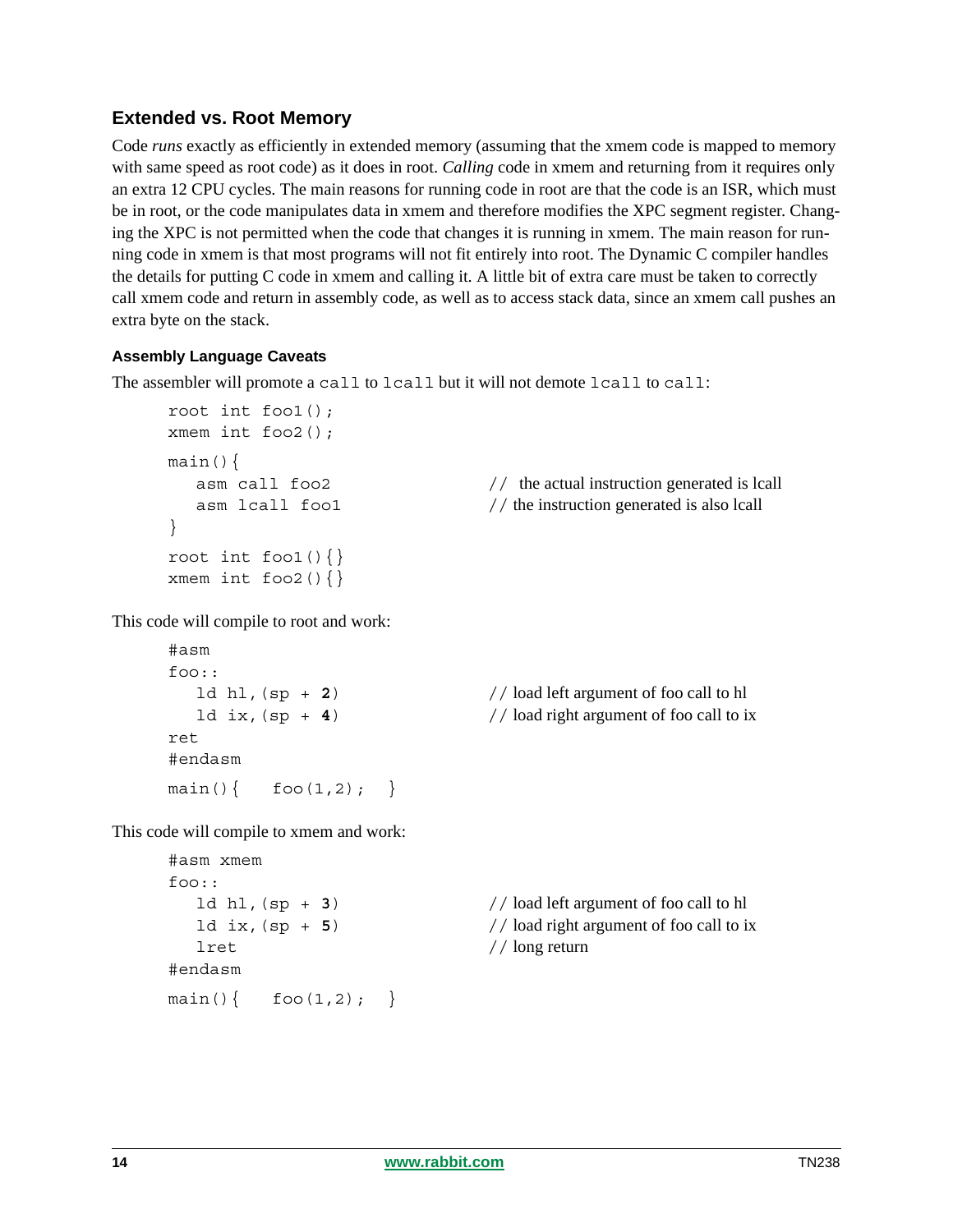This code will work whether foo is compiled to root or xmem, the C compiler handles the details of the return, and the assembler adjusts the constant  $\mathcal{Q}SP$  according to whether  $f \circ \circ$  () is in root or xmem:

```
f \circ \circ (int x, int y) // can be preceded with "xmem" or "root"
{
#asm
  1d hl, (sp + @SP + x) // load left argument
  ld ix, (sp + @SP + y) // load right argument
#endasm
}
main() \{ foo(1,2); \}
```
#### **Xmem Data**

Dynamic C uses 16-bit addresses only for pointers; there are no far pointers at the time of this writing. Data handling is, therefore, more complex. The source code provided with this technical note has examples that make use of xmem data including a sample malloc/free implementation and a sample circular buffer API. Malloc'ed xmem data can only be manipulated via 16 bit pointers from root code, or with LDP instructions and the functions that use them (See API functions for Xmem below).

#### **Storage Class - auto vs. static**

More use of auto variables and arrays means more root data space for static variables and arrays, but overuse of auto data, especially large auto arrays, can lead to stack overflow. No stack checking is performed to detect this - the result of stack overflow is a program crash.

Multiple stacks are used with uC/OS-II, each task has its own stack. This makes more than 4K of total stack space available.

# **Separate I&D Space**

Separate Instruction & Data space is a memory mapping achieved by setting a Memory Mapping Unit (MMU) register bit that causes inversion of address lines when the CPU accesses data and/or root segment memory. What this means is that for the normal Rabbit/Dynamic C separate I&D space memory mapping, an instruction like this:

```
LD HL,(0x0250)
```
can be located in root code space, and the Rabbit will fetch the instruction normally, but when the memory at address 0x0250 is read to load to the HL register, the Rabbit inverts address line 16, which means it will really read two bytes from memory at physical 0x10250. This is a physical address in flash separate from root code. This is where the compiler puts root constants in this mode.

And an instruction like this:

LD HL,(0xB000)

inverts address line 19 when the address at 0xB000 is read, which means it really reads the two bytes at physical address 0x8B000 (the DATASEG register value is typically 0 in this memory mapping)

This doubles the root memory available because code and data can share the same logical addresses and but map to different actual physical addresses.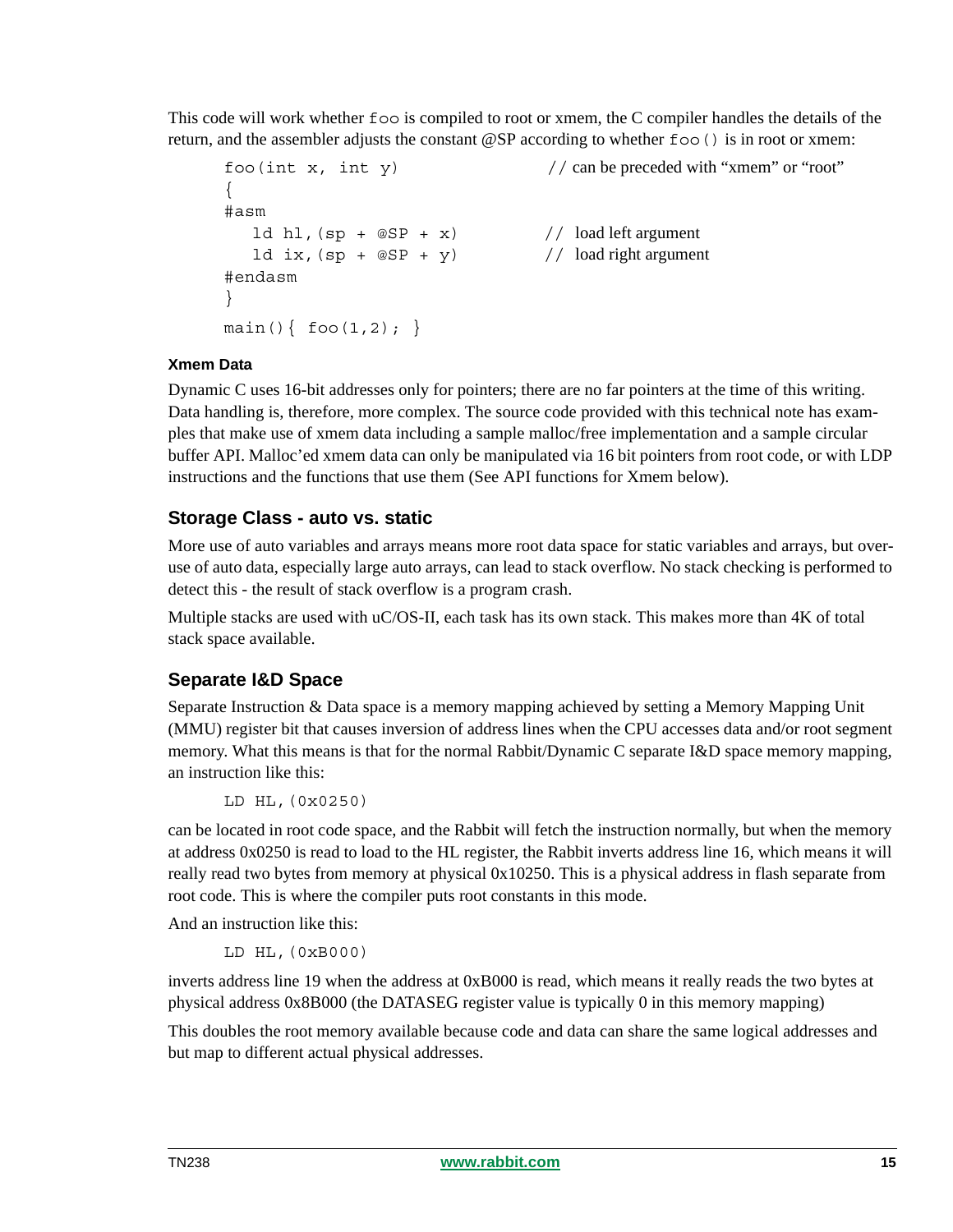# **Appendix B: Xmem Keywords and API Functions**

This section describes keywords that place code or data in xmem and functions that can be used to access this extended memory.

# **Keywords**

## **xmem, root**

These keywords are for use with functions only. They force functions to be compiled to root or xmem. The keyword should be placed before both the prototype and the body of the function in C:

```
xmem int foo(); // prototype
xmem int foo() // body
{
  // some code
}
```
Or after the #asm directive for pure assembly functions:

```
#asm xmem
   foo::
  // some code
#endasm
```
For assembly blocks encapsulated in C, the encapsulating function will override the keyword used on the assembly block

```
xmem foo(){
   #asm root
   // some code that will not be in root!
   #endasm
}
```
#### **xstring, xdata**

See the keyword descriptions in the *Dynamic C User's Manual* and the samples programs in \SAMPLES\XMEM. These are for defining xmem constants that normally go into flash.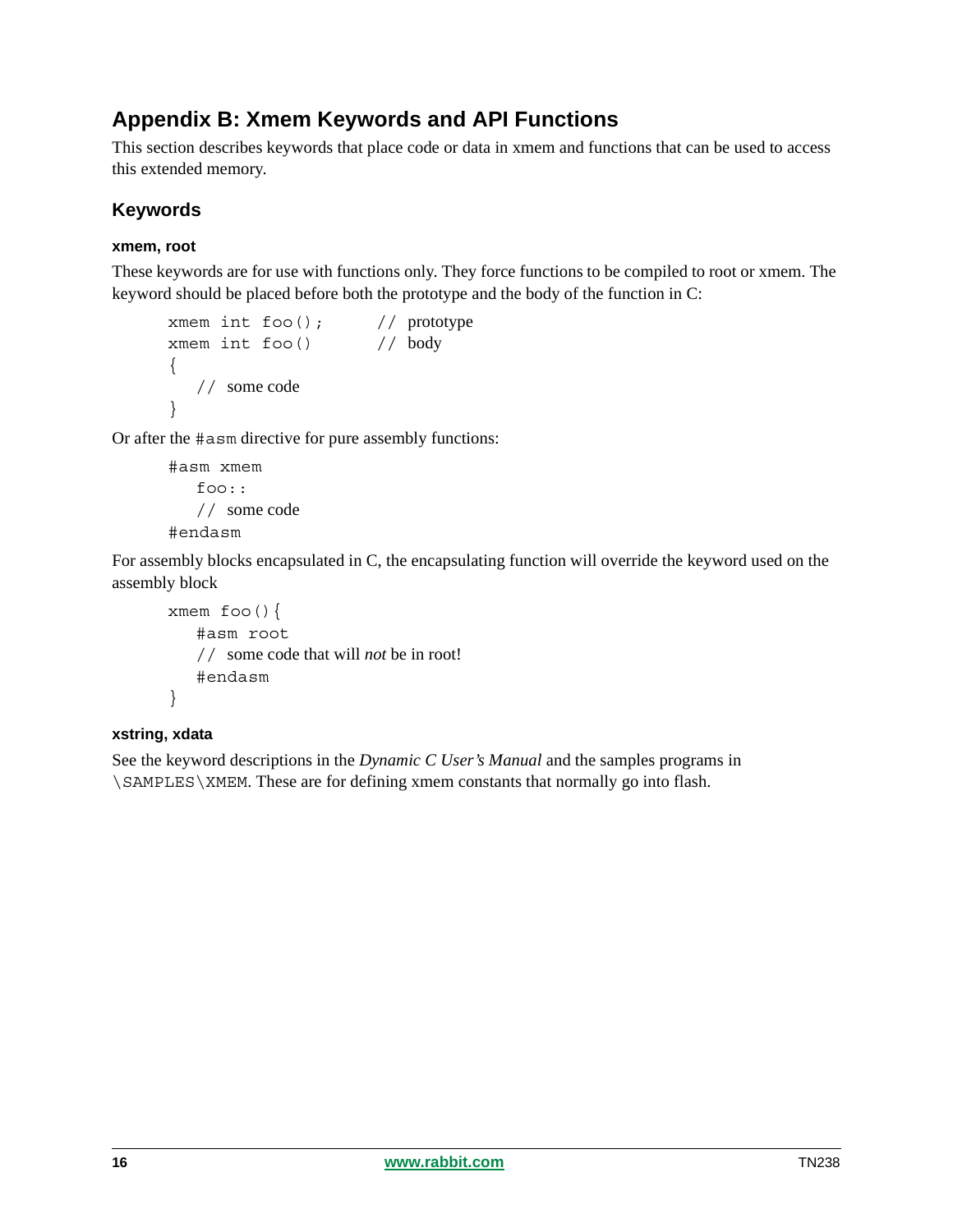#### **API Functions for xmem**

See the Dynamic C on-line function lookup for full details.

#### **paddr**

#### **unsigned long paddr(void\* pointer)**

Convert a 16-bit logical pointer into its physical address. Use caution when converting address in the E000-FFFF range. This function will return the address based on the XPC on entry.

# **paddrDS**

#### **unsigned long paddrDS(void\* pointer)**

Convert a logical pointer into its physical address. This function assumes the pointer points to data in the data segment, which eliminates some runtime testing compared with the more general function,  $\text{paddr}($ ). The data segment is used to store statically-allocated data items. This function will generate incorrect results if used for addresses in the root code (i.e., program code or constants), stack (i.e., auto variables), or xmem segments.

#### **paddrSS**

#### **unsigned long paddrSS(void\* pointer)**

Convert a logical pointer into its physical address. This function assumes the pointer points to data in the stack segment, which eliminates some runtime testing compared with the more general function,  $\text{paddr}()$ . The stack segment is used to store "auto" data items. This function will generate incorrect results if used for addresses in the root code (i.e., program code or constants), data (i.e., statically allocated variables), or xmem segments.

#### **root2xmem**

#### **int root2xmem(unsigned long dest, void \*src, unsigned len)**

Stores len characters from logical address src to physical address dest.

## **xgetint**

#### **int xgetint(long src)**

Return the integer pointed to by src. This is the most efficient function for obtaining 2 bytes from xmem.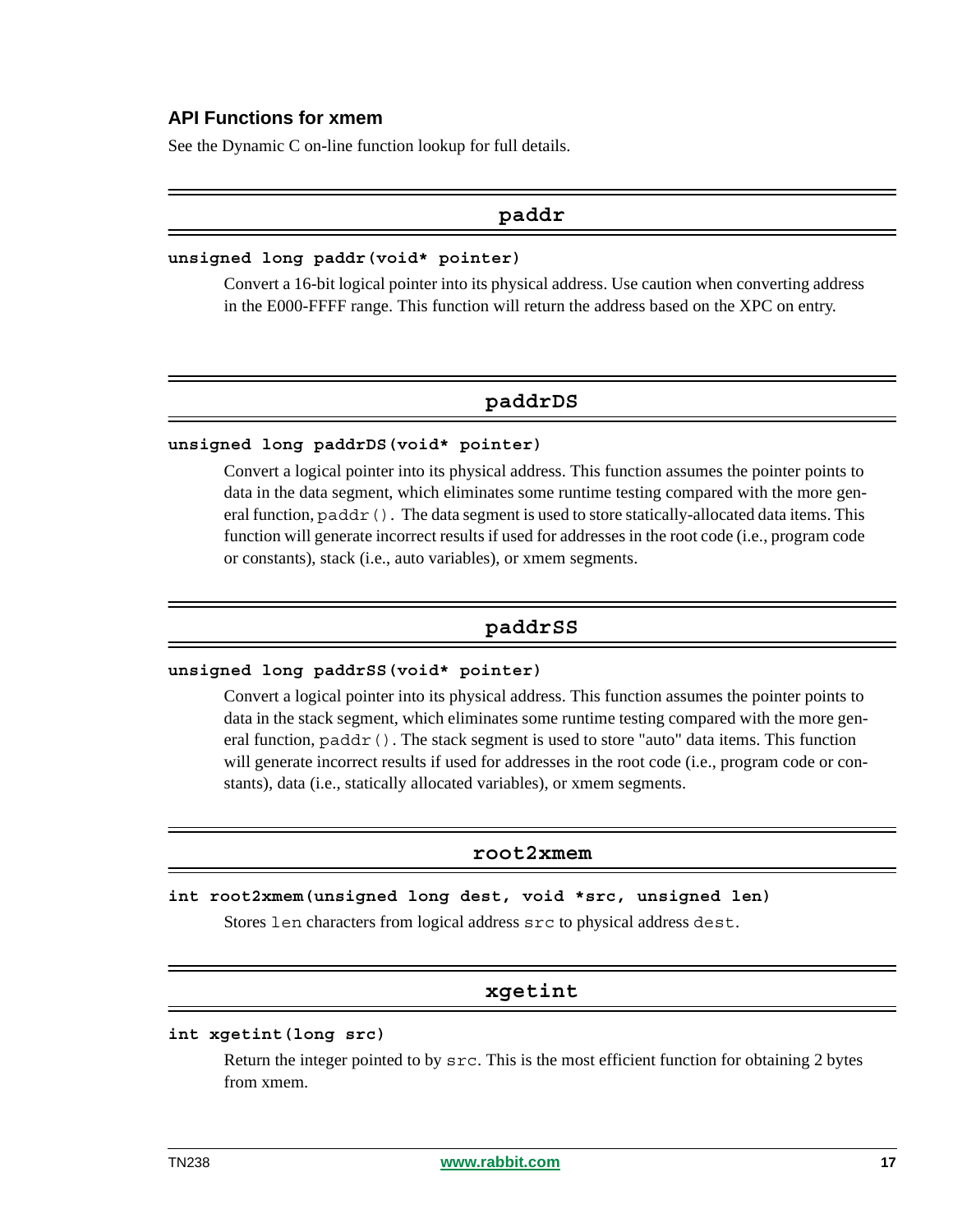## **xgetfloat**

**float xgetfloat(long src)** 

Return the float pointed to by src.

# **xgetlong**

**long xgetlong(long src)** 

Return the long word pointed to by src.

#### **xmem2root**

**int xmem2root(void \*dest, unsigned long src, unsigned len)** Stores len characters from physical address src to logical address dest.

#### **xmem2xmem**

**int xmem2xmem(unsigned long dest, unsigned long src, unsigned len)** Stores len characters from physical address src to physical address dest.

# **xmemchr**

**long xmemchr(long src, char ch, unsigned short n)** 

Search for the first occurrence of character ch in the xmem area pointed to by src.

# **xsetint**

#### **void xsetint(long dst, int val)**

Set the integer pointed to by dst. This is the most efficient function for writing 2 bytes to xmem.

# **xsetfloat**

#### **void xsetfloat(long dst, float val)**

Set the float pointed to by dst. This is the most efficient function for writing 4 bytes to xmem.